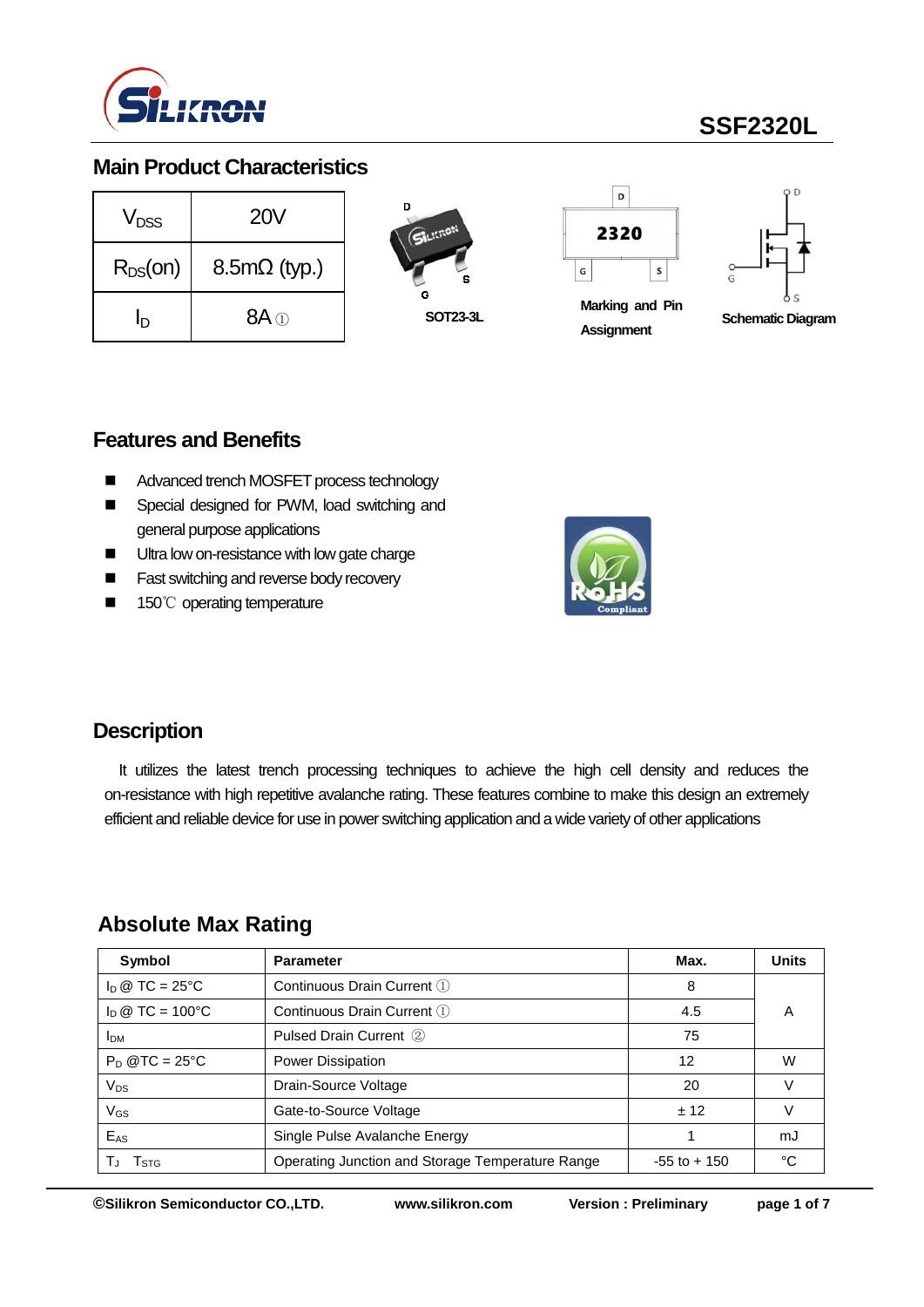

## **Thermal Resistance**

| <b>Symbol</b>               | <b>Characterizes</b> | $\sim$<br>тур. | Max. | Units         |
|-----------------------------|----------------------|----------------|------|---------------|
| $\mathsf{R}_{\texttt{0JC}}$ | Junction-to-case 3   |                | 3.8  | $^{\circ}$ CM |

# **Electrical Characterizes** @T<sub>A</sub>=25℃ unless otherwise specified

| Symbol                  | <b>Parameter</b>                     | Min. | Typ. | Max.   | <b>Units</b> | <b>Conditions</b>                     |  |  |                |
|-------------------------|--------------------------------------|------|------|--------|--------------|---------------------------------------|--|--|----------------|
| $V_{(BR)DSS}$           | Drain-to-Source breakdown voltage    | 20   |      |        | $\vee$       | $V_{GS} = 0V$ , $I_D = 250 \mu A$     |  |  |                |
| $R_{DS(on)}$            | Static Drain-to-Source on-resistance |      | 8.5  | 12     | $m\Omega$    | $V_{GS} = 4.5V, I_D = 6A$             |  |  |                |
|                         |                                      |      |      | 15     |              | $V_{GS} = 2.5V I_{D} = 3A$            |  |  |                |
| $V_{GS(th)}$            | Gate threshold voltage               | 0.5  |      | 1.2    | $\vee$       | $V_{DS} = V_{GS}$ , $I_D = 250 \mu A$ |  |  |                |
| <b>I</b> <sub>DSS</sub> | Drain-to-Source leakage current      |      |      | 1      | μA           | $V_{DS} = 20V$ , $V_{GS} = 0V$        |  |  |                |
|                         |                                      |      |      | 100    |              |                                       |  |  | $V_{GS} = 12V$ |
| I <sub>GSS</sub>        | Gate-to-Source forward leakage       |      |      | $-100$ | nA           | $V_{GS} = -12V$                       |  |  |                |
| $Q_{q}$                 | Total gate charge                    |      | 15   |        |              | $I_D = 20A,$                          |  |  |                |
| $Q_{gs}$                | Gate-to-Source charge                |      | 1.7  |        | nC           | $V_{DS}=10V$ ,                        |  |  |                |
| $Q_{gd}$                | Gate-to-Drain("Miller") charge       |      | 2.8  |        |              | $V_{GS} = 10V$                        |  |  |                |
| $t_{d(on)}$             | Turn-on delay time                   |      | 4.3  |        |              |                                       |  |  |                |
| $t_{r}$                 | Rise time                            |      | 8.9  |        |              | $V_{GS}$ =10V, $V_{DS}$ = 10V,        |  |  |                |
| $t_{d(off)}$            | Turn-Off delay time                  |      | 18.5 |        | ns           | $RGEN=3\Omega$ , $RL=0.5\Omega$       |  |  |                |
| $t_{\rm f}$             | Fall time                            |      | 3.1  |        |              |                                       |  |  |                |
| $C_{iss}$               | Input capacitance                    |      | 623  |        |              | $V_{GS} = 0V$ ,                       |  |  |                |
| $C_{\rm oss}$           | Output capacitance                   |      | 160  |        | pF           | $V_{DS} = 10V$ ,                      |  |  |                |
| $C_{\text{rss}}$        | Reverse transfer capacitance         |      | 103  |        |              | $f = 1$ MHz                           |  |  |                |

# **Source-Drain Ratings and Characteristics**

| <b>Symbol</b>           | <b>Parameter</b>                                   | Min. | Typ. | Max. | <b>Units</b> | <b>Conditions</b>        |  |
|-------------------------|----------------------------------------------------|------|------|------|--------------|--------------------------|--|
| $\mathsf{I}_\mathsf{S}$ | <b>Continuous Source Current</b><br>(Body Diode) 1 |      |      | 25   | A            | MOSFET symbol            |  |
|                         |                                                    |      |      |      |              | showing<br>the           |  |
|                         |                                                    |      |      |      |              | E<br>integral reverse    |  |
|                         |                                                    |      |      |      |              | p-n junction diode.      |  |
| $V_{SD}$                | Diode Forward Voltage                              |      |      | 1.2  | V            | $IS=25A, VGS=0V$         |  |
| trr                     | Reverse Recovery Time                              |      | 18   |      | ns           | $IS=20A$ , di/dt=100A/us |  |
| Qrr                     | Reverse Recovery Charge                            |      | 9.5  |      | nC           |                          |  |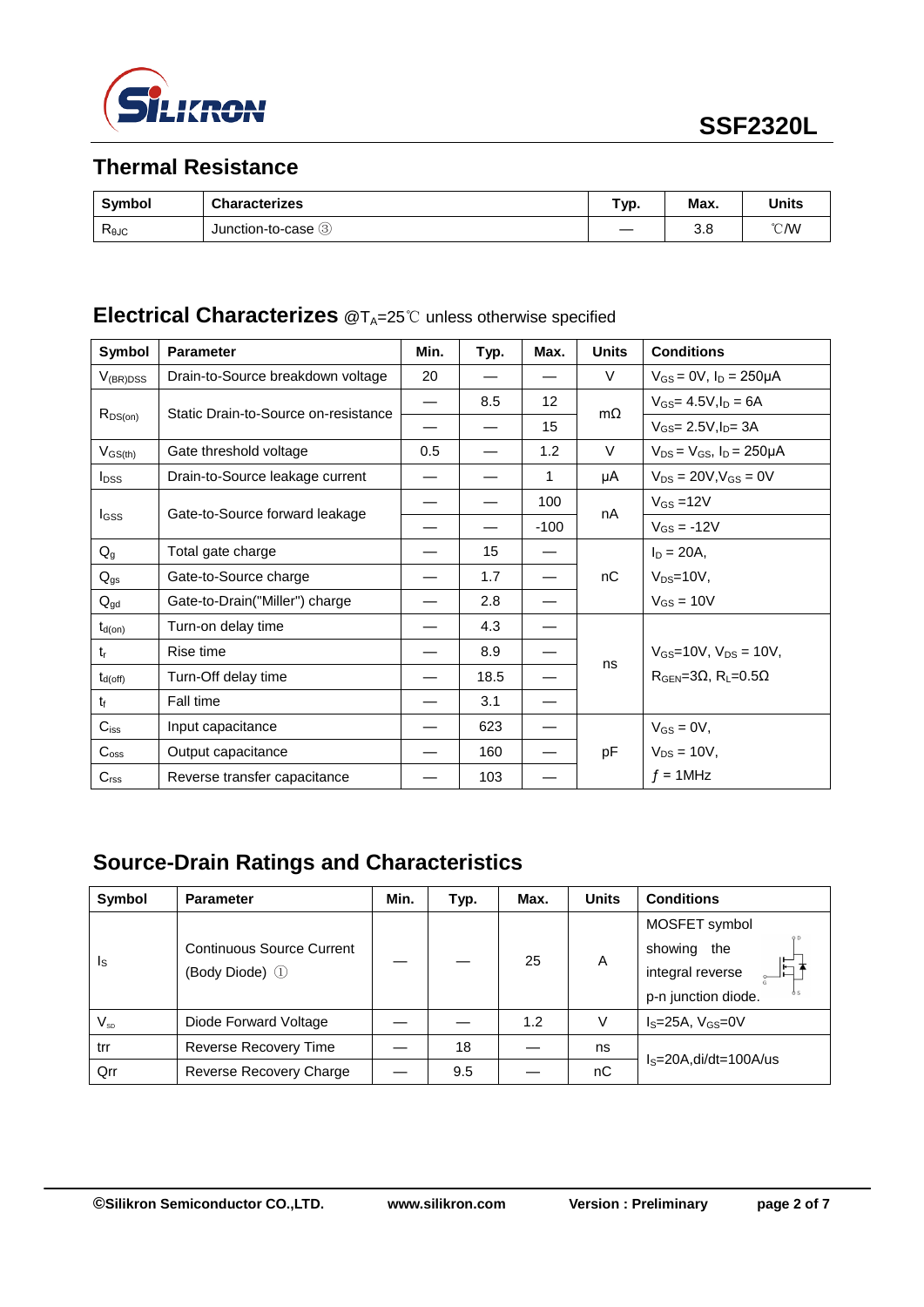

## **Test Circuits and Waveforms**

**EAS test circuits:** 



**Gate charge test circuit:** 





**Switch Waveforms:**



#### **Notes:**

①Calculated continuous current based on maximum allowable junction temperature.

②Repetitive rating; pulse width limited by max junction temperature.

③The value of RθJA is measured with the device mounted on 1 in 2 FR-4 board with 2oz. Copper, in a still air environment with TA =25°C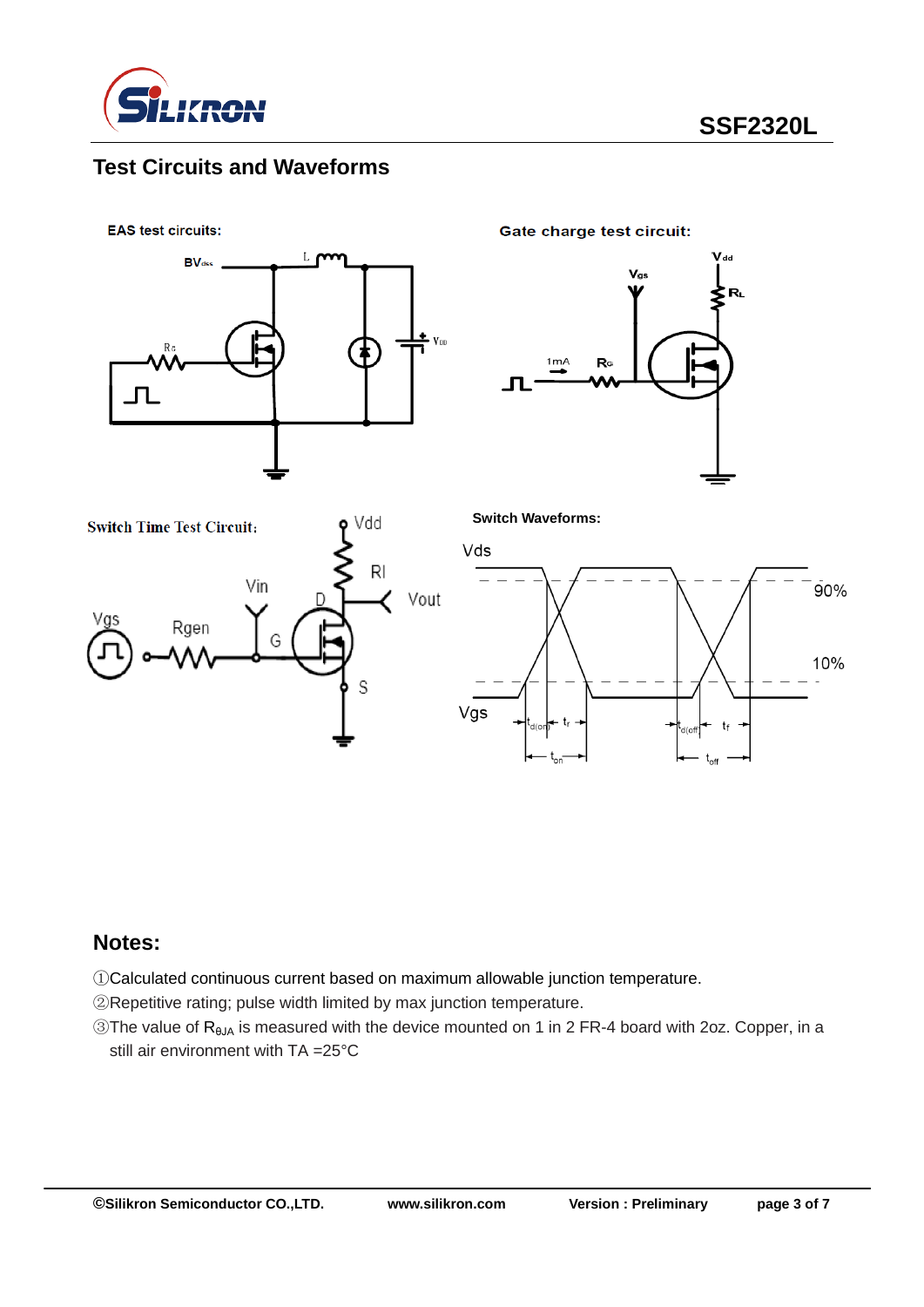

## **SSF2320L**

### **Typical Electrical and Thermal Characteristics**





**©Silikron Semiconductor CO.,LTD. www.silikron.com Version : Preliminary page 4 of 7**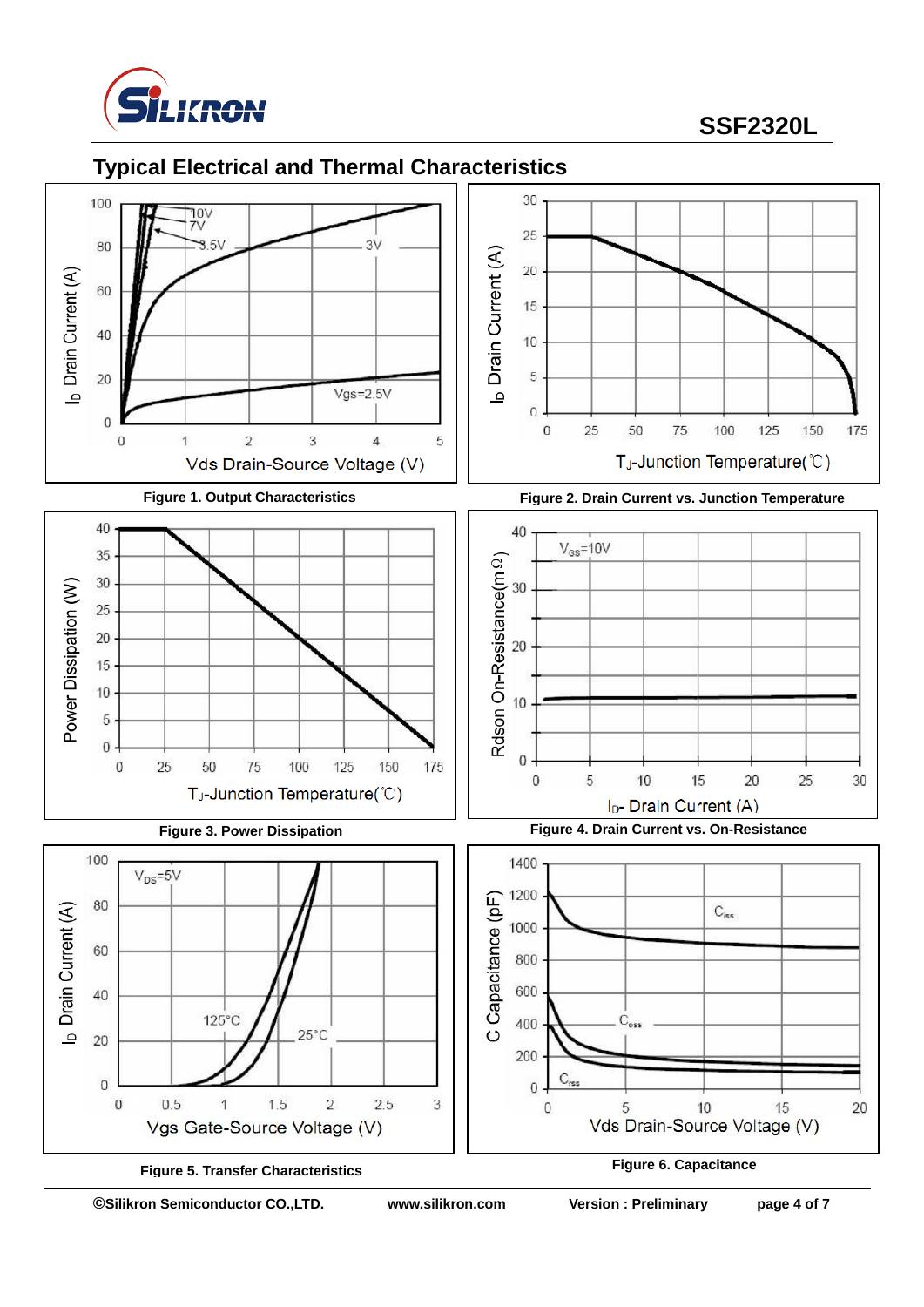

## **SSF2320L**

# **Typical Electrical and Thermal Characteristics**



**Figure 9. Maximum Effective Transient Thermal Impedance**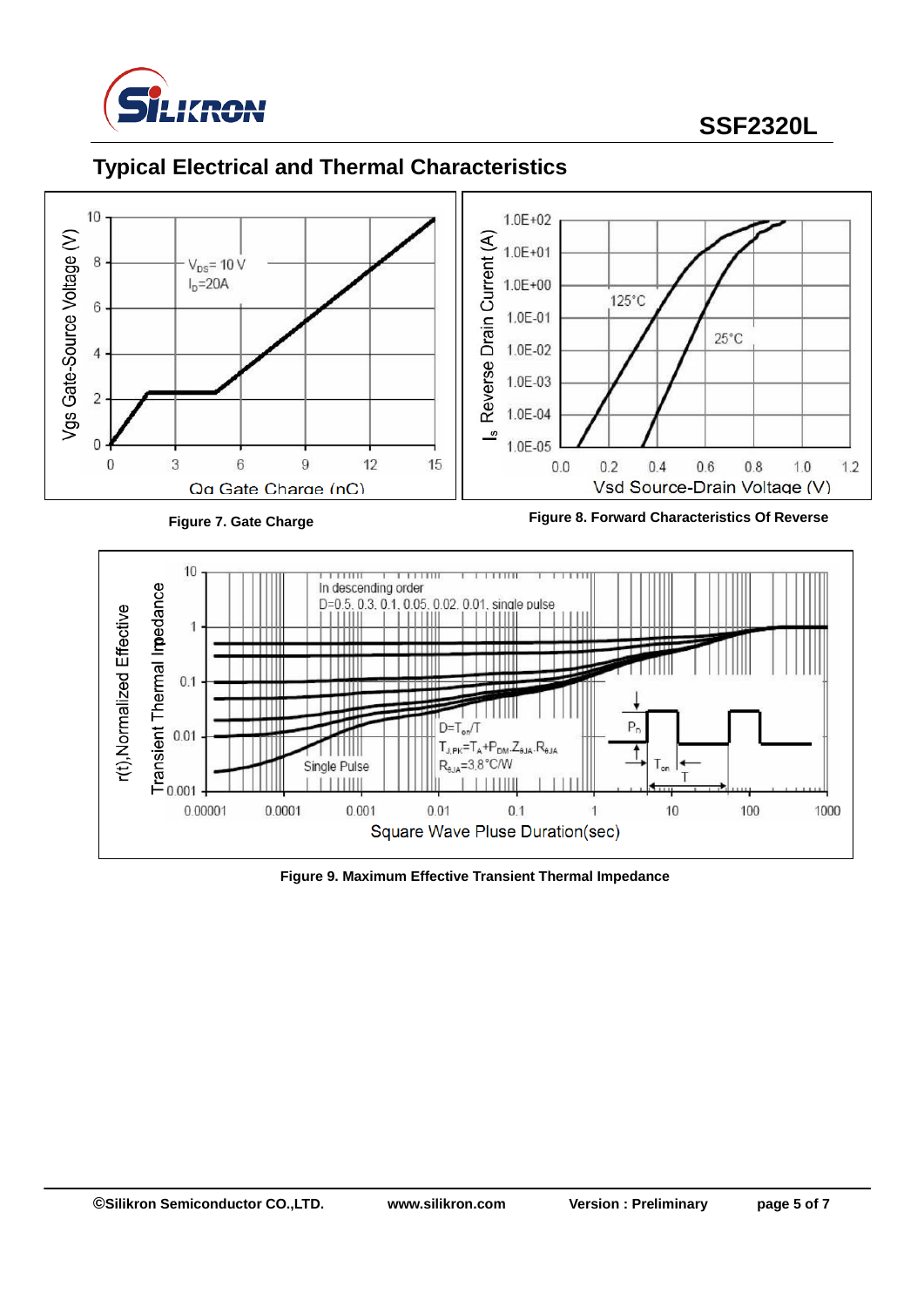

# **Mechanical Data**:



|                | <b>Dimensions In Millimeters</b> |             | <b>Dimensions In Inches</b> |             |  |
|----------------|----------------------------------|-------------|-----------------------------|-------------|--|
| <b>Symbol</b>  | Min.                             | Max.        | Min.                        | Max.        |  |
| A              | 1.050                            | 1.250       | 0.041                       | 0.049       |  |
| A <sub>1</sub> | 0.000                            | 0.100       | 0.000                       | 0.004       |  |
| A <sub>2</sub> | 1.050                            | 1.150       | 0.041                       | 0.045       |  |
| b              | 0.300                            | 0.500       | 0.012                       | 0.020       |  |
| с              | 0.100                            | 0.200       | 0.004                       | 0.008       |  |
| D              | 2.820                            | 3.020       | 0.111                       | 0.119       |  |
| E1             | 1.500                            | 1.700       | 0.059                       | 0.067       |  |
| Е              | 2.650                            | 2.950       | 0.104                       | 0.116       |  |
| e              | 0.950(BSC)                       |             |                             | 0.037(BSC)  |  |
| e1             | 1.800                            | 2.000       | 0.071                       | 0.079       |  |
|                | 0.300                            | 0.600       | 0.012                       | 0.024       |  |
| θ              | $0^{\circ}$                      | $8^{\circ}$ | $0^{\circ}$                 | $8^{\circ}$ |  |